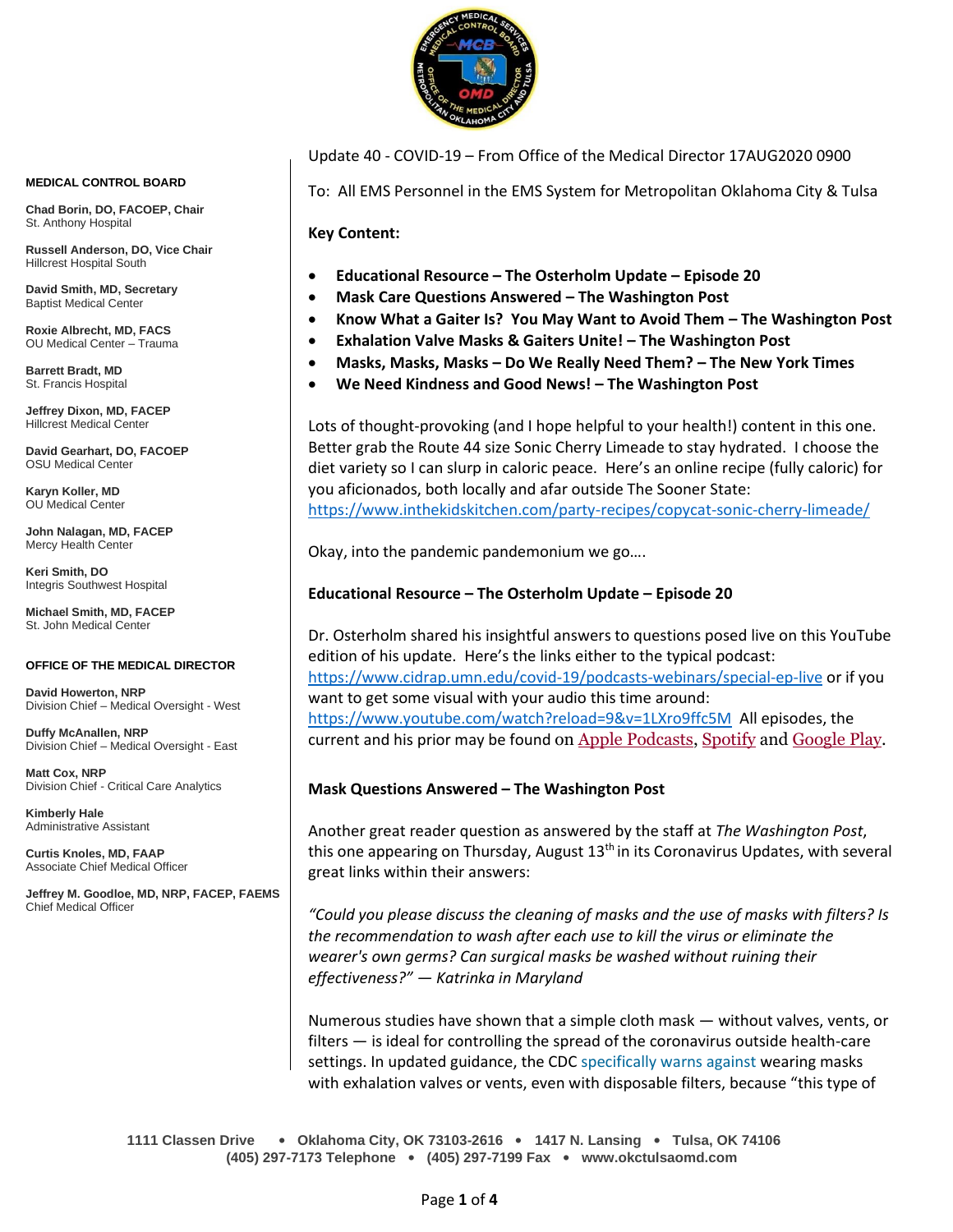mask does not prevent the person wearing the mask from transmitting COVID-19 to others."

The truth is that any mask that advertises "breathability" or "better airflow" is likely allowing viral particles through. A mask made up of a few layers of cotton fabric is still the best way to control the spread of the coronavirus.

In terms of cleaning, Post wellness reporter Allyson Chiu published a story today [that addresses frequently asked](https://s2.washingtonpost.com/2afcbce/5f35a34afe1ff65e117e8167/5f132bcaade4e276b3a570a8/25/48/bfa6ac3805ba12737870dff12d432257)  [questions about how to take care of your face masks.](https://s2.washingtonpost.com/2afcbce/5f35a34afe1ff65e117e8167/5f132bcaade4e276b3a570a8/25/48/bfa6ac3805ba12737870dff12d432257)

# What are the general guidelines for proper mask care?

For cloth masks, which have exploded in popularity in recent months, all three experts interviewed say daily washings are a must.

"Treat your mask like your underwear," said Jade Flinn, a nurse educator for the Biocontainment Unit at Johns Hopkins Medicine. "You want to change it every day."

# Can N95s or surgical masks be washed?

Unlike the cloth variety, these masks cannot be effectively sanitized by a standard washing, said Elizabeth Mullans, a board-certified dermatologist based in Houston.

"Hospitals may be able to disinfect them, but there's no way that the average person could go ahead and disinfect them," Mullans said.

# How do I wash my cloth mask?

The [widely recommended method,](https://s2.washingtonpost.com/2afcbcf/5f35a34afe1ff65e117e8167/5f132bcaade4e276b3a570a8/26/48/bfa6ac3805ba12737870dff12d432257) which has also been promoted by the CDC, is simple: Throw the dirty mask in warm or hot water with your regular laundry. Health experts suggest using a fragrance-free, hypoallergenic detergent if your mask has caused skin irritations such as increased acne or rash.

# Can sunlight disinfect a mask?

"What I'm seeing is that folks that put it in the sun sometimes are thinking that they are decontaminating the mask," said Michael Knight, an assistant professor of medicine at George Washington University. "Yes, UV light comes from the sun, but it's not in a consistent amount to say that 'yes, this has been decontaminated.' "

In the case of surgical or N95 masks, sunlight could be a bad thing, Flinn said, because it can degrade the special materials in some masks.

FAQ: [How to care for your face mask \(and why you shouldn't hang it from your rear](https://s2.washingtonpost.com/2afcbce/5f35a34afe1ff65e117e8167/5f132bcaade4e276b3a570a8/27/48/bfa6ac3805ba12737870dff12d432257)-view mirror)

# **Know What a Gaiter Is? You May Want to Avoid Them – The Washington Post**

Who knew that the stretchy fabric thing a lot of people are wearing around their neck and then pulling up over their mouth and nose has a more specific name than "that stretchy fabric thing?" You're ahead of me if you already knew it is called a gaiter. I like learning new things every single day and this was a new thing for me this past week. BUT…not all new things are necessarily happy new things. Turns out a very well-meaning practice of wearing a gaiter could have a counterproductive impact on those you are trying to keep well. According to researchers at Duke University, as reported by *The Washington Post*, fabric often used in these gaiters, the fabric that makes them popular because they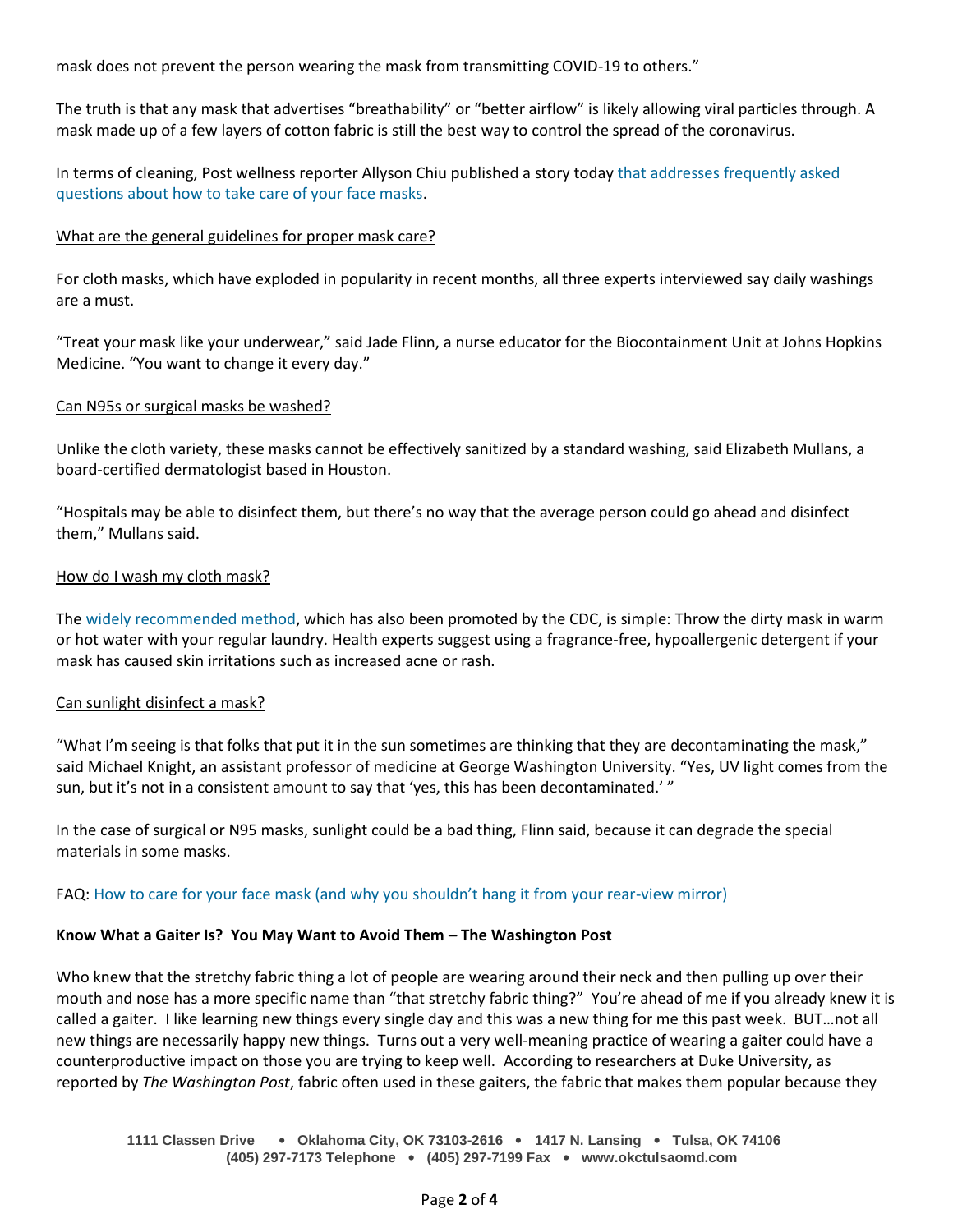are very easy to breathe through, is also the fabric that breaks your droplets up into smaller particles. And smaller is worrisome because smaller can get through the fabric AND linger out in the airspace. Uh oh.

Personally, I've chosen to not wear gaiters and this article only makes that decision much smarter than what I intended it to be. Check out this article, with a helpful video included in it, for yourself:

[https://www.washingtonpost.com/lifestyle/wellness/mask-test-duke-covid/2020/08/10/4f2bb888-db18-11ea-b205](https://www.washingtonpost.com/lifestyle/wellness/mask-test-duke-covid/2020/08/10/4f2bb888-db18-11ea-b205-ff838e15a9a6_story.html) [ff838e15a9a6\\_story.html](https://www.washingtonpost.com/lifestyle/wellness/mask-test-duke-covid/2020/08/10/4f2bb888-db18-11ea-b205-ff838e15a9a6_story.html)

# **Exhalation Valve Masks & Gaiters Unite! – The Washington Post**

Looks like *The Washington Post* folks have been super busy on coronavirus pandemic mask topics. I research a lot of sources, though sometimes one seems to be particularly "on point" at least about a topic of our interest. Here's a story that got lost in the fray back in late June, though the CDC has re-ignited interest in those N95 masks with the exhalation valves by recently changing their advisories on masks to specifically AVOID the N95s (and any other masks) with exhalation ports or valves. The reasoning? Yes, the mask, especially if N95, will help protect you, BUT the port/valve that allows easy exhalation defeats the purpose of also helping to protect others near you. Here's the story as it appeared in *The Washington Post* on June 28th:

[https://www.washingtonpost.com/health/why-simple-cloth-masks-without-valves-are-better-at-fighting-the-spread-of](https://www.washingtonpost.com/health/why-simple-cloth-masks-without-valves-are-better-at-fighting-the-spread-of-covid-19/2020/06/26/c445fca6-b574-11ea-aca5-ebb63d27e1ff_story.html)[covid-19/2020/06/26/c445fca6-b574-11ea-aca5-ebb63d27e1ff\\_story.html](https://www.washingtonpost.com/health/why-simple-cloth-masks-without-valves-are-better-at-fighting-the-spread-of-covid-19/2020/06/26/c445fca6-b574-11ea-aca5-ebb63d27e1ff_story.html)

AND, straight from the CDC, here's their latest mask recommendations, including avoiding masks with exhalation ports/valves, updated on August  $7<sup>th</sup>$ :

<https://www.cdc.gov/coronavirus/2019-ncov/prevent-getting-sick/cloth-face-cover-guidance.html>

# **Masks, Masks, Masks – Do We Really Need Them? – The New York Times**

*Yes, we do*. In these Updates, we've spoken since their beginning about concerns for both droplet AND airborne (also called aerosol) transmission of the SARS-CoV-2 virus. There has certainly been some debating this, even by WHO experts. I have no bias other than the truth, whether that proves our early concerns correct or that proves we were worrying about what isn't valid. I'd much rather our concerns be proven wrong, but here's the latest in airborne research as published by *The New York Times*. I think it's more important than ever to avoid gaiters, avoid exhalation port/valve masks and use a recommended mask. Here's this link:

<https://www.nytimes.com/2020/08/11/health/coronavirus-aerosols-indoors.html>

# **We Need Kindness and Good News! – The Washington Post**

I was tempted to save this for Update 41, but why save kindness for later when we need it now?!?

Here's one more reader question with great answers from *The Washington Post* staff, appearing on Friday, August 14th in its Coronavirus Updates, and it reminds us that kindness can and should be liberally shared, with safety of course, in pandemic times. I hope this will help you, your family, and your friends in one of the great acts of kindness almost everyone seems to enjoy, sharing tasty home-made food!

*"I want to prepare a cooked meal for an elderly friend who does not live with me and my wife. What precautions should I take to make sure that I don't serve her something contaminated?" —Jim in California*